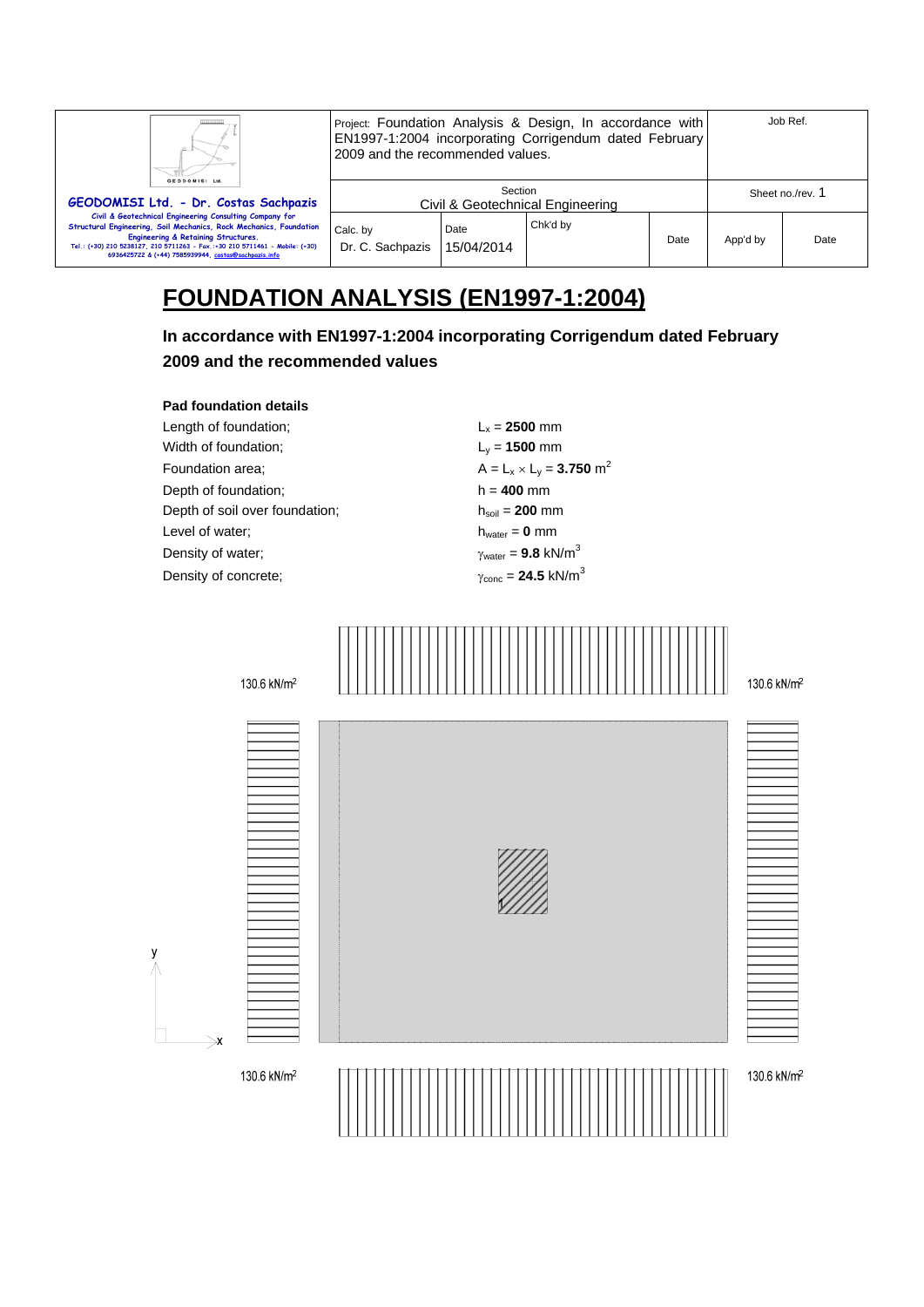| GEODOMISI L |
|-------------|

Project: Foundation Analysis & Design, In accordance with EN1997-1:2004 incorporating Corrigendum dated February 2009 and the recommended values.

Job Ref.

| GEODOMISI Ltd.<br>GEODOMISI Ltd. - Dr. Costas Sachpazis                                                                                                                                                                                                                                                     | Civil & Geotechnical Engineering | Sheet no./rev. 1   |          |      |          |      |
|-------------------------------------------------------------------------------------------------------------------------------------------------------------------------------------------------------------------------------------------------------------------------------------------------------------|----------------------------------|--------------------|----------|------|----------|------|
| Civil & Geotechnical Engineering Consulting Company for<br>Structural Engineering, Soil Mechanics, Rock Mechanics, Foundation<br>Engineering & Retaining Structures.<br>Tel.: (+30) 210 5238127, 210 5711263 - Fax.:+30 210 5711461 - Mobile: (+30)<br>6936425722 & (+44) 7585939944, costas@sachpazis.info | Calc. by<br>Dr. C. Sachpazis     | Date<br>15/04/2014 | Chk'd by | Date | App'd by | Date |

## **Column no.1 details**

|              | Length of column;                                     | $I_{x1} = 300$ mm                                                                                                                                                        |
|--------------|-------------------------------------------------------|--------------------------------------------------------------------------------------------------------------------------------------------------------------------------|
|              | Width of column;                                      | $I_{v1} = 300$ mm                                                                                                                                                        |
|              | position in x-axis;                                   | $x_1 = 1250$ mm                                                                                                                                                          |
|              | position in y-axis;                                   | $y_1 = 750$ mm                                                                                                                                                           |
|              | <b>Soil properties</b>                                |                                                                                                                                                                          |
|              | Density of soil;                                      | $\gamma_{\text{soil}} = 20.0 \text{ kN/m}^3$                                                                                                                             |
|              | Characteristic cohesion;                              | $c'_{k} = 25$ kN/m <sup>2</sup>                                                                                                                                          |
|              | Characteristic effective shear resistance angle;      | $\phi'_{k}$ = 25 deg                                                                                                                                                     |
|              | Characteristic friction angle;                        | $\delta_{\mathsf{k}}$ = 19.3 deg                                                                                                                                         |
|              | <b>Foundation loads</b>                               |                                                                                                                                                                          |
| Self weight; |                                                       | $F_{\text{swt}} = h \times \gamma_{\text{conc}} = 9.8 \text{ kN/m}^2$                                                                                                    |
| Soil weight; |                                                       | $F_{\text{soil}} = h_{\text{soil}} \times \gamma_{\text{soil}} = 4.0 \text{ kN/m}^2$                                                                                     |
|              | Column no.1 loads                                     |                                                                                                                                                                          |
|              | Permanent load in z;                                  | $F_{Gz1} = 200.0$ kN                                                                                                                                                     |
|              | Variable load in z;                                   | $F_{Qz1} = 165.0$ kN                                                                                                                                                     |
|              | Permanent moment in x;                                | $M_{Gx1} = 15.0$ kNm                                                                                                                                                     |
|              | Variable moment in x;                                 | $M_{Qx1} = 10.0$ kNm                                                                                                                                                     |
|              | <b>Partial factors on actions - Combination1</b>      |                                                                                                                                                                          |
|              | Permanent unfavourable action - Table A.3;            | $\gamma$ <sub>G</sub> = <b>1.35</b>                                                                                                                                      |
|              | Permanent favourable action - Table A.3;              | $\gamma_{\text{Gf}} = 1.00$                                                                                                                                              |
|              | Variable unfavourable action - Table A.3;             | $\gamma_{\rm Q} = 1.50$                                                                                                                                                  |
|              | Variable favourable action - Table A.3;               | $\gamma_{Qf} = 0.00$                                                                                                                                                     |
|              | Partial factors for soil parameters - Combination1    |                                                                                                                                                                          |
|              | Angle of shearing resistance - Table A.4;             | $\gamma_{\phi} = 1.00$                                                                                                                                                   |
|              | Effective cohesion - Table A.4;                       | $\gamma_{c'} = 1.00$                                                                                                                                                     |
|              | Weight density - Table A.4;                           | $\gamma_{\gamma}$ = 1.00                                                                                                                                                 |
|              | Partial factors for spread foundations - Combination1 |                                                                                                                                                                          |
|              | Bearing - Table A.5;                                  | $\gamma_{R.v} = 1.00$                                                                                                                                                    |
|              | Sliding - Table A.5;                                  | $\gamma_{\rm R.h} = 1.00$                                                                                                                                                |
|              | <b>Bearing resistance (Section 6.5.2)</b>             |                                                                                                                                                                          |
|              | <b>Forces on foundation</b>                           |                                                                                                                                                                          |
|              | Force in z-axis;                                      | $F_{dz} = \gamma_G \times (A \times (F_{swt} + F_{soil}) + F_{Gz1}) + \gamma_Q \times F_{Qz1} =$                                                                         |
|              |                                                       | 587.4 kN                                                                                                                                                                 |
|              | <b>Moments on foundation</b>                          |                                                                                                                                                                          |
|              | Moment in x-axis:                                     | $M_{dx} = \gamma_G \times (A \times (F_{swt} + F_{soil}) \times L_x / 2 + F_{Gz1} \times x_1) + \gamma_G$                                                                |
|              |                                                       | $\times$ M <sub>Gx1</sub> + $\gamma$ <sub>Q</sub> $\times$ F <sub>Qz1</sub> $\times$ x <sub>1</sub> + $\gamma$ <sub>Q</sub> $\times$ M <sub>Qx1</sub> = <b>769.5</b> kNm |
|              |                                                       |                                                                                                                                                                          |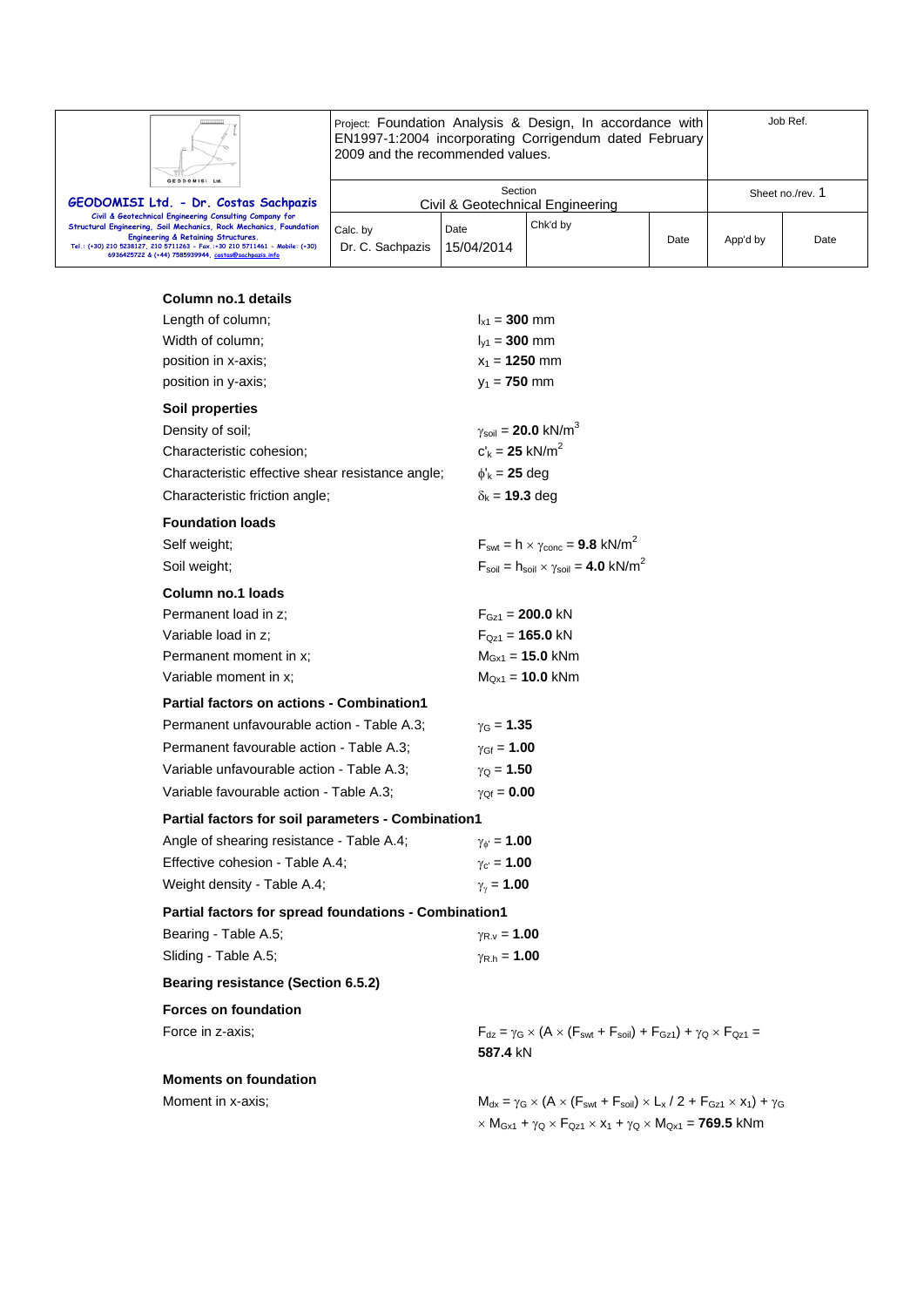|                                                                                                                                                                                          | Project: Foundation Analysis & Design, In accordance with<br>EN1997-1:2004 incorporating Corrigendum dated February<br>2009 and the recommended values. |                                                                                       |                                                                                                                                       |                                                             |                  | Job Ref. |  |  |
|------------------------------------------------------------------------------------------------------------------------------------------------------------------------------------------|---------------------------------------------------------------------------------------------------------------------------------------------------------|---------------------------------------------------------------------------------------|---------------------------------------------------------------------------------------------------------------------------------------|-------------------------------------------------------------|------------------|----------|--|--|
| GEODOMISI Ltd.                                                                                                                                                                           |                                                                                                                                                         | Section                                                                               |                                                                                                                                       |                                                             | Sheet no./rev. 1 |          |  |  |
| GEODOMISI Ltd. - Dr. Costas Sachpazis<br>Civil & Geotechnical Engineering Consulting Company for                                                                                         |                                                                                                                                                         | <b>Civil &amp; Geotechnical Engineering</b>                                           |                                                                                                                                       |                                                             |                  |          |  |  |
| Structural Engineering, Soil Mechanics, Rock Mechanics, Foundation<br>Engineering & Retaining Structures.<br>Tel.: (+30) 210 5238127, 210 5711263 - Fax.:+30 210 5711461 - Mobile: (+30) | Calc. by<br>Dr. C. Sachpazis                                                                                                                            | Date<br>15/04/2014                                                                    | Chk'd by                                                                                                                              | Date                                                        | App'd by         | Date     |  |  |
| 6936425722 & (+44) 7585939944, costas@sachpazis.info                                                                                                                                     |                                                                                                                                                         |                                                                                       |                                                                                                                                       |                                                             |                  |          |  |  |
| Moment in y-axis;                                                                                                                                                                        |                                                                                                                                                         |                                                                                       | $M_{\text{dy}} = \gamma_G \times (A \times (F_{\text{swt}} + F_{\text{soil}}) \times L_y / 2 + F_{\text{Gz1}} \times y_1) + \gamma_Q$ |                                                             |                  |          |  |  |
|                                                                                                                                                                                          |                                                                                                                                                         |                                                                                       | $\times$ F <sub>Qz1</sub> $\times$ y <sub>1</sub> = <b>440.5</b> kNm                                                                  |                                                             |                  |          |  |  |
| <b>Eccentricity of base reaction</b>                                                                                                                                                     |                                                                                                                                                         |                                                                                       |                                                                                                                                       |                                                             |                  |          |  |  |
| Eccentricity of base reaction in x-axis;                                                                                                                                                 |                                                                                                                                                         |                                                                                       | $e_x = M_{dx} / F_{dz} - L_x / 2 = 60$ mm                                                                                             |                                                             |                  |          |  |  |
| Eccentricity of base reaction in y-axis;                                                                                                                                                 |                                                                                                                                                         |                                                                                       | $e_y = M_{dy} / F_{dz} - L_y / 2 = 0$ mm                                                                                              |                                                             |                  |          |  |  |
| <b>Effective area of base</b>                                                                                                                                                            |                                                                                                                                                         |                                                                                       |                                                                                                                                       |                                                             |                  |          |  |  |
| Effective length;                                                                                                                                                                        |                                                                                                                                                         |                                                                                       | $L'_x = L_x - 2 \times e_x = 2380$ mm                                                                                                 |                                                             |                  |          |  |  |
| Effective width;                                                                                                                                                                         |                                                                                                                                                         |                                                                                       | $L'_v = L_v - 2 \times e_v = 1500$ mm                                                                                                 |                                                             |                  |          |  |  |
| Effective area:                                                                                                                                                                          |                                                                                                                                                         |                                                                                       | $A' = L'_{x} \times L'_{y} = 3.570$ m <sup>2</sup>                                                                                    |                                                             |                  |          |  |  |
| Pad base pressure                                                                                                                                                                        |                                                                                                                                                         |                                                                                       |                                                                                                                                       |                                                             |                  |          |  |  |
| Design base pressure;                                                                                                                                                                    |                                                                                                                                                         |                                                                                       |                                                                                                                                       | $f_{\text{dz}} = F_{\text{dz}} / A' = 164.5 \text{ kN/m}^2$ |                  |          |  |  |
| Net ultimate bearing capacity under drained conditions (Annex D.4)                                                                                                                       |                                                                                                                                                         |                                                                                       |                                                                                                                                       |                                                             |                  |          |  |  |
| Design angle of shearing resistance;                                                                                                                                                     |                                                                                                                                                         |                                                                                       | $\phi'_{d}$ = atan(tan( $\phi'_{k}$ ) / $\gamma_{\phi'}$ ) = <b>25.000</b> deg                                                        |                                                             |                  |          |  |  |
| Design effective cohesion;                                                                                                                                                               |                                                                                                                                                         |                                                                                       | $c'_{d} = c'_{k}/\gamma_{c'} = 25.000$ kN/m <sup>2</sup>                                                                              |                                                             |                  |          |  |  |
| Effective overburden pressure;                                                                                                                                                           |                                                                                                                                                         |                                                                                       | $q = (h + h_{\text{soil}}) \times \gamma_{\text{soil}}$ - $h_{\text{water}} \times \gamma_{\text{water}} = 12.000 \text{ kN/m}^2$     |                                                             |                  |          |  |  |
|                                                                                                                                                                                          | Design effective overburden pressure;                                                                                                                   |                                                                                       | $q' = q / \gamma_{\gamma} = 12.000$ kN/m <sup>2</sup>                                                                                 |                                                             |                  |          |  |  |
| Bearing resistance factors;                                                                                                                                                              |                                                                                                                                                         | $N_q = Exp(\pi \times tan(\phi'_d)) \times (tan(45 deg + \phi'_d / 2))^2 =$<br>10.662 |                                                                                                                                       |                                                             |                  |          |  |  |
|                                                                                                                                                                                          |                                                                                                                                                         |                                                                                       | $N_c = (N_q - 1) \times \cot(\phi_d) = 20.721$                                                                                        |                                                             |                  |          |  |  |
|                                                                                                                                                                                          |                                                                                                                                                         |                                                                                       | $N_{\nu} = 2 \times (N_q - 1) \times \tan(\phi'_d) = 9.011$                                                                           |                                                             |                  |          |  |  |
| Foundation shape factors;                                                                                                                                                                |                                                                                                                                                         |                                                                                       | $s_q = 1 + (L'_{y} / L'_{x}) \times \sin(\phi'_{d}) = 1.266$                                                                          |                                                             |                  |          |  |  |
|                                                                                                                                                                                          |                                                                                                                                                         | $S_v = 1 - 0.3 \times (L_v / L_x) = 0.811$                                            |                                                                                                                                       |                                                             |                  |          |  |  |
|                                                                                                                                                                                          |                                                                                                                                                         |                                                                                       | $S_c = (S_q \times N_q - 1) / (N_q - 1) = 1.294$                                                                                      |                                                             |                  |          |  |  |
| Load inclination factors;                                                                                                                                                                |                                                                                                                                                         | $H = 0.0$ kN                                                                          |                                                                                                                                       |                                                             |                  |          |  |  |
|                                                                                                                                                                                          |                                                                                                                                                         |                                                                                       | $m_v = [2 + (L_v / L_x)] / [1 + (L_v / L_x)] = 1.613$                                                                                 |                                                             |                  |          |  |  |
|                                                                                                                                                                                          |                                                                                                                                                         |                                                                                       | $m_x = [2 + (L'_x / L'_y)] / [1 + (L'_x / L'_y)] = 1.387$                                                                             |                                                             |                  |          |  |  |
|                                                                                                                                                                                          |                                                                                                                                                         |                                                                                       | $m = m_x = 1.387$                                                                                                                     |                                                             |                  |          |  |  |
|                                                                                                                                                                                          |                                                                                                                                                         |                                                                                       | $i_q = [1 - H / (F_{dz} + A' \times C'_d \times \cot(\phi'_d))]^m = 1.000$                                                            |                                                             |                  |          |  |  |
|                                                                                                                                                                                          |                                                                                                                                                         |                                                                                       | $i_{y} = [1 - H / (F_{dz} + A' \times c'_{d} \times \cot(\phi'_{d}))]^{m+1} = 1.000$                                                  |                                                             |                  |          |  |  |
|                                                                                                                                                                                          |                                                                                                                                                         |                                                                                       | $i_c = i_a - (1 - i_a) / (N_c \times \tan(\phi'_d)) = 1.000$                                                                          |                                                             |                  |          |  |  |
| Net ultimate bearing capacity;                                                                                                                                                           |                                                                                                                                                         |                                                                                       | $n_f = c'_d \times N_c \times s_c \times i_c + q' \times N_q \times s_q \times i_q + 0.5 \times \gamma_{soil} \times$                 |                                                             |                  |          |  |  |
|                                                                                                                                                                                          |                                                                                                                                                         |                                                                                       | $L'_v \times N_v \times s_v \times i_v = 941.9$ kN/m <sup>2</sup>                                                                     |                                                             |                  |          |  |  |
|                                                                                                                                                                                          |                                                                                                                                                         |                                                                                       | PASS - Net ultimate bearing capacity exceeds design base pressure                                                                     |                                                             |                  |          |  |  |
| <b>Partial factors on actions - Combination2</b>                                                                                                                                         |                                                                                                                                                         |                                                                                       |                                                                                                                                       |                                                             |                  |          |  |  |
| Permanent unfavourable action - Table A.3;                                                                                                                                               |                                                                                                                                                         | $\gamma$ <sub>G</sub> = <b>1.00</b>                                                   |                                                                                                                                       |                                                             |                  |          |  |  |

Permanent favourable action - Table A.3;  $\gamma_{Gf} = 1.00$ Variable unfavourable action - Table A.3;  $\gamma_Q = 1.30$ Variable favourable action - Table A.3;  $\gamma_{Qf} = 0.00$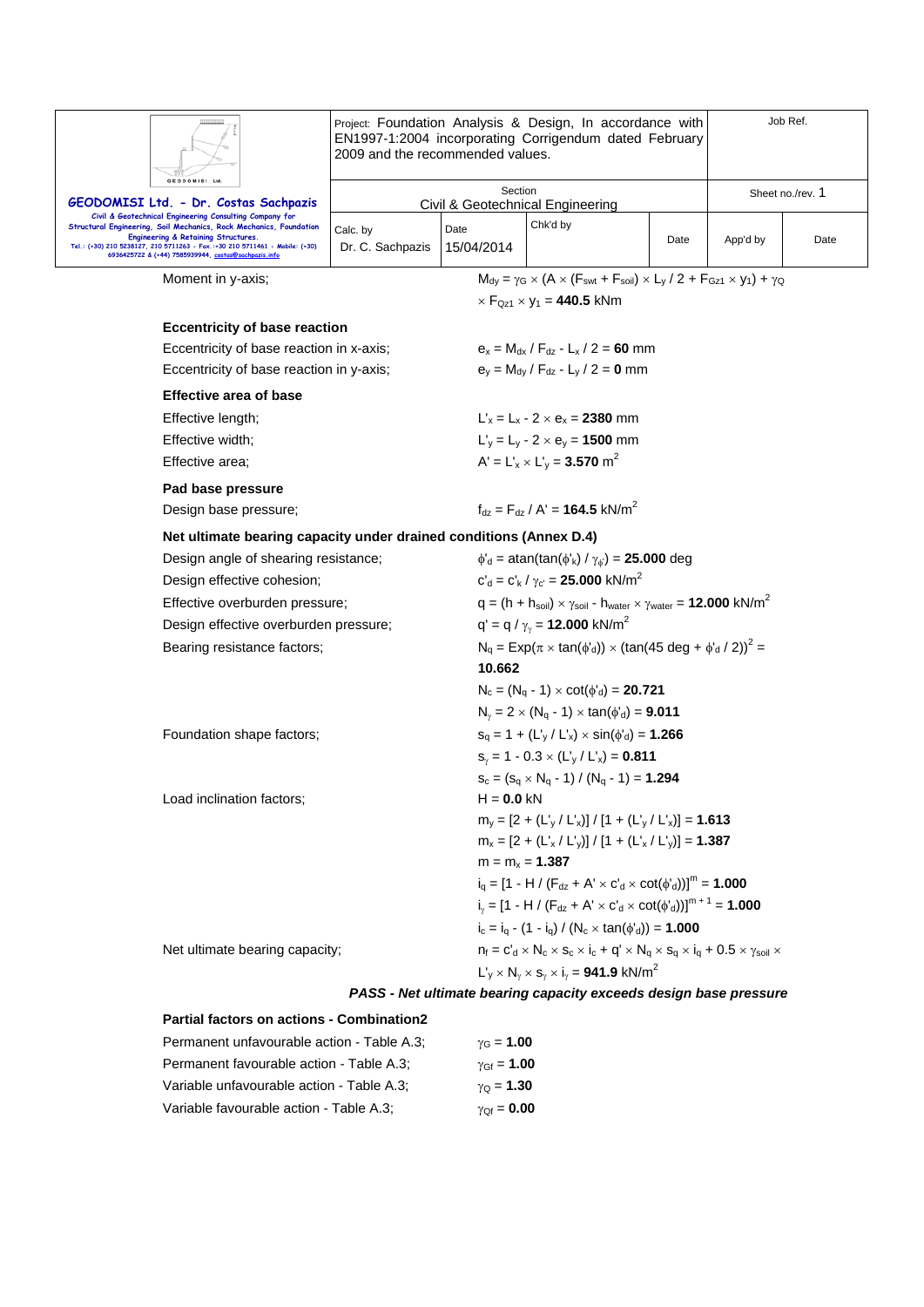| GEODOMISI Ltd                                                                                                                                                              | Project: Foundation Analysis & Design, In accordance with<br>EN1997-1:2004 incorporating Corrigendum dated February<br>2009 and the recommended values. |                           |                                                                                                                                                                          |                  | Job Ref. |      |  |  |
|----------------------------------------------------------------------------------------------------------------------------------------------------------------------------|---------------------------------------------------------------------------------------------------------------------------------------------------------|---------------------------|--------------------------------------------------------------------------------------------------------------------------------------------------------------------------|------------------|----------|------|--|--|
| GEODOMISI Ltd. - Dr. Costas Sachpazis                                                                                                                                      | Section<br>Civil & Geotechnical Engineering                                                                                                             |                           |                                                                                                                                                                          | Sheet no./rev. 1 |          |      |  |  |
| Civil & Geotechnical Engineering Consulting Company for<br>Structural Engineering, Soil Mechanics, Rock Mechanics, Foundation                                              | Calc. by                                                                                                                                                | Date                      | Chk'd by                                                                                                                                                                 |                  |          |      |  |  |
| Engineering & Retaining Structures.<br>Tel.: (+30) 210 5238127, 210 5711263 - Fax.:+30 210 5711461 - Mobile: (+30)<br>6936425722 & (+44) 7585939944, costas@sachpazis.info | Dr. C. Sachpazis                                                                                                                                        | 15/04/2014                |                                                                                                                                                                          | Date             | App'd by | Date |  |  |
| Partial factors for soil parameters - Combination2                                                                                                                         |                                                                                                                                                         |                           |                                                                                                                                                                          |                  |          |      |  |  |
| Angle of shearing resistance - Table A.4;                                                                                                                                  |                                                                                                                                                         | $\gamma_{\phi} = 1.25$    |                                                                                                                                                                          |                  |          |      |  |  |
| Effective cohesion - Table A.4;                                                                                                                                            |                                                                                                                                                         | $\gamma_{c'} = 1.25$      |                                                                                                                                                                          |                  |          |      |  |  |
| Weight density - Table A.4;                                                                                                                                                |                                                                                                                                                         | $\gamma_{v} = 1.00$       |                                                                                                                                                                          |                  |          |      |  |  |
| Partial factors for spread foundations - Combination2                                                                                                                      |                                                                                                                                                         |                           |                                                                                                                                                                          |                  |          |      |  |  |
| Bearing - Table A.5;                                                                                                                                                       |                                                                                                                                                         | $\gamma_{R.v} = 1.00$     |                                                                                                                                                                          |                  |          |      |  |  |
| Sliding - Table A.5;                                                                                                                                                       |                                                                                                                                                         | $\gamma_{\rm R,h} = 1.00$ |                                                                                                                                                                          |                  |          |      |  |  |
| Bearing resistance (Section 6.5.2)                                                                                                                                         |                                                                                                                                                         |                           |                                                                                                                                                                          |                  |          |      |  |  |
| <b>Forces on foundation</b>                                                                                                                                                |                                                                                                                                                         |                           |                                                                                                                                                                          |                  |          |      |  |  |
| Force in z-axis;                                                                                                                                                           |                                                                                                                                                         | 466.3 kN                  | $F_{dz} = \gamma_G \times (A \times (F_{swt} + F_{soil}) + F_{Gz1}) + \gamma_O \times F_{Oz1} =$                                                                         |                  |          |      |  |  |
| <b>Moments on foundation</b>                                                                                                                                               |                                                                                                                                                         |                           |                                                                                                                                                                          |                  |          |      |  |  |
| Moment in x-axis;                                                                                                                                                          |                                                                                                                                                         |                           | $M_{dx} = \gamma_G \times (A \times (F_{swt} + F_{soil}) \times L_x / 2 + F_{Gz1} \times x_1) + \gamma_G$                                                                |                  |          |      |  |  |
|                                                                                                                                                                            |                                                                                                                                                         |                           | $\times$ M <sub>Gx1</sub> + $\gamma$ <sub>Q</sub> $\times$ F <sub>Qz1</sub> $\times$ x <sub>1</sub> + $\gamma$ <sub>Q</sub> $\times$ M <sub>Qx1</sub> = <b>610.8</b> kNm |                  |          |      |  |  |
| Moment in y-axis;                                                                                                                                                          |                                                                                                                                                         |                           | $M_{dy} = \gamma_G \times (A \times (F_{swt} + F_{soil}) \times L_y / 2 + F_{Gz1} \times y_1) + \gamma_Q$                                                                |                  |          |      |  |  |
|                                                                                                                                                                            |                                                                                                                                                         |                           | $\times$ F <sub>Qz1</sub> $\times$ y <sub>1</sub> = <b>349.7</b> kNm                                                                                                     |                  |          |      |  |  |
| <b>Eccentricity of base reaction</b>                                                                                                                                       |                                                                                                                                                         |                           |                                                                                                                                                                          |                  |          |      |  |  |
| Eccentricity of base reaction in x-axis;                                                                                                                                   |                                                                                                                                                         |                           | $e_x = M_{dx} / F_{dz} - L_x / 2 = 60$ mm                                                                                                                                |                  |          |      |  |  |
| Eccentricity of base reaction in y-axis;                                                                                                                                   |                                                                                                                                                         |                           | $e_y = M_{dy} / F_{dz} - L_y / 2 = 0$ mm                                                                                                                                 |                  |          |      |  |  |
| <b>Effective area of base</b>                                                                                                                                              |                                                                                                                                                         |                           |                                                                                                                                                                          |                  |          |      |  |  |
| Effective length;                                                                                                                                                          |                                                                                                                                                         |                           | $L'_x = L_x - 2 \times e_x = 2380$ mm                                                                                                                                    |                  |          |      |  |  |
| Effective width;                                                                                                                                                           |                                                                                                                                                         |                           | $L_v = L_v - 2 \times e_v = 1500$ mm                                                                                                                                     |                  |          |      |  |  |
| Effective area;                                                                                                                                                            |                                                                                                                                                         |                           | $A' = L'_{x} \times L'_{y} = 3.570$ m <sup>2</sup>                                                                                                                       |                  |          |      |  |  |
| Pad base pressure                                                                                                                                                          |                                                                                                                                                         |                           |                                                                                                                                                                          |                  |          |      |  |  |
| Design base pressure;                                                                                                                                                      |                                                                                                                                                         |                           | $f_{dz} = F_{dz} / A' = 130.6$ kN/m <sup>2</sup>                                                                                                                         |                  |          |      |  |  |
| Net ultimate bearing capacity under drained conditions (Annex D.4)                                                                                                         |                                                                                                                                                         |                           |                                                                                                                                                                          |                  |          |      |  |  |
| Design angle of shearing resistance;                                                                                                                                       |                                                                                                                                                         |                           | $\phi'_{d}$ = atan(tan( $\phi'_{k}$ ) / $\gamma_{\phi'}$ ) = <b>20.458</b> deg                                                                                           |                  |          |      |  |  |
| Design effective cohesion;                                                                                                                                                 |                                                                                                                                                         |                           | $c'_{d} = c'_{k}/\gamma_{c'} = 20.000 \text{ kN/m}^{2}$                                                                                                                  |                  |          |      |  |  |
| Effective overburden pressure;                                                                                                                                             |                                                                                                                                                         |                           | $q = (h + h_{\text{soil}}) \times \gamma_{\text{soil}}$ - $h_{\text{water}} \times \gamma_{\text{water}} = 12.000 \text{ kN/m}^2$                                        |                  |          |      |  |  |
| Design effective overburden pressure;                                                                                                                                      |                                                                                                                                                         |                           | $q' = q / \gamma_{\gamma} = 12.000 \text{ kN/m}^2$                                                                                                                       |                  |          |      |  |  |
| Bearing resistance factors;                                                                                                                                                |                                                                                                                                                         | 6.698                     | $N_q = Exp(\pi \times tan(\phi'_d)) \times (tan(45 deg + \phi'_d / 2))^2$                                                                                                |                  |          |      |  |  |
|                                                                                                                                                                            |                                                                                                                                                         |                           | $N_c = (N_q - 1) \times \cot(\phi'_d) = 15.273$                                                                                                                          |                  |          |      |  |  |
|                                                                                                                                                                            |                                                                                                                                                         |                           | $N_{\gamma} = 2 \times (N_q - 1) \times \tan(\phi'_d) = 4.251$                                                                                                           |                  |          |      |  |  |
| Foundation shape factors;                                                                                                                                                  |                                                                                                                                                         |                           | $s_q = 1 + (L'_{y} / L'_{x}) \times \sin(\phi'_{d}) = 1.220$                                                                                                             |                  |          |      |  |  |
|                                                                                                                                                                            |                                                                                                                                                         |                           | $s_y = 1 - 0.3 \times (L'_y / L'_x) = 0.811$                                                                                                                             |                  |          |      |  |  |
|                                                                                                                                                                            |                                                                                                                                                         |                           | $s_c = (s_q \times N_q - 1) / (N_q - 1) = 1.259$                                                                                                                         |                  |          |      |  |  |
| Load inclination factors;                                                                                                                                                  |                                                                                                                                                         | $H = 0.0$ kN              |                                                                                                                                                                          |                  |          |      |  |  |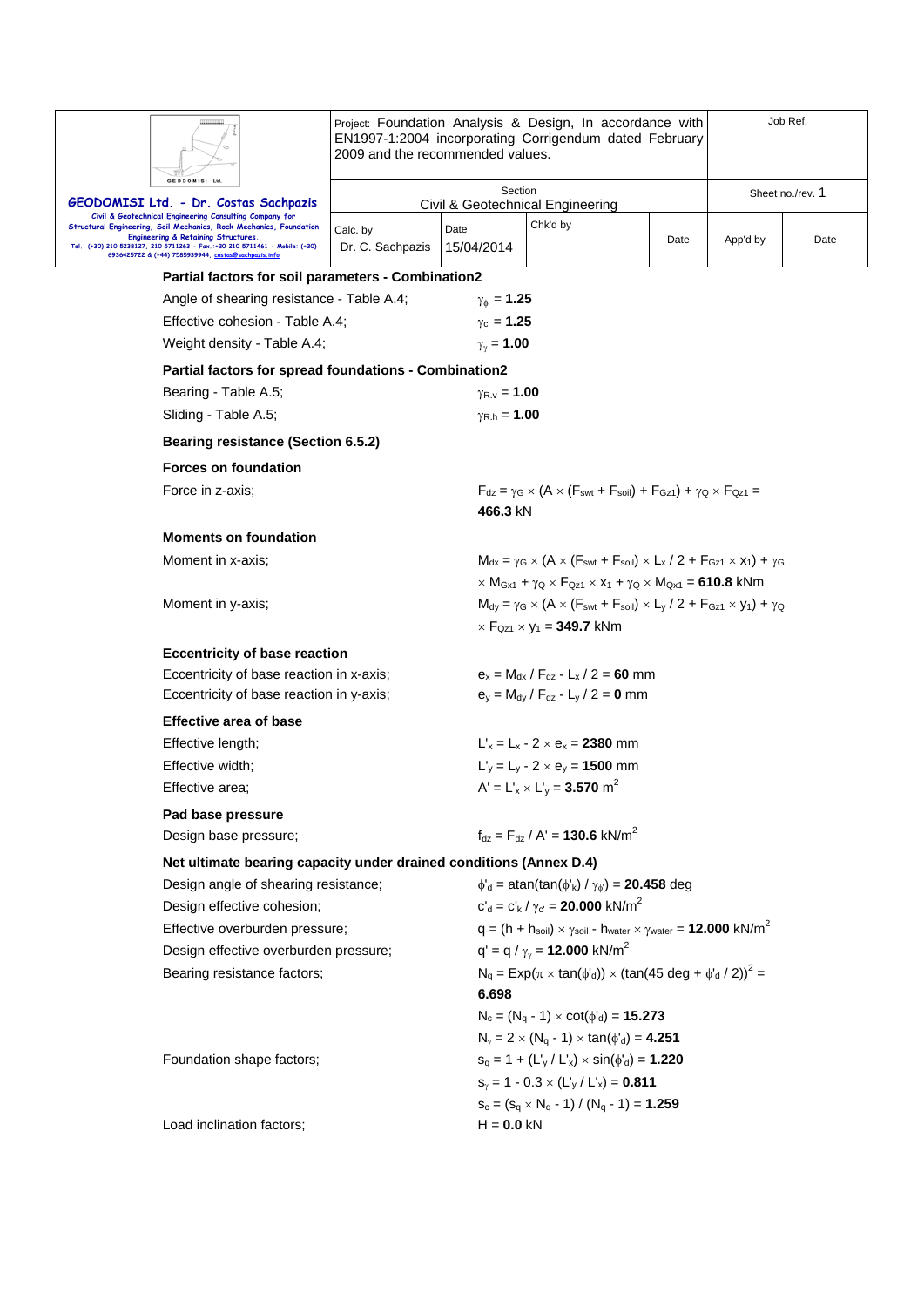|                                                                                                                                                                                                                                                                                                                                                                      | Job Ref.<br>Project: Foundation Analysis & Design, In accordance with<br>EN1997-1:2004 incorporating Corrigendum dated February<br>2009 and the recommended values. |                    |          |      |                  |      |
|----------------------------------------------------------------------------------------------------------------------------------------------------------------------------------------------------------------------------------------------------------------------------------------------------------------------------------------------------------------------|---------------------------------------------------------------------------------------------------------------------------------------------------------------------|--------------------|----------|------|------------------|------|
| GEODOMISI LM<br>GEODOMISI Ltd. - Dr. Costas Sachpazis<br>Civil & Geotechnical Engineering Consulting Company for<br>Structural Engineering, Soil Mechanics, Rock Mechanics, Foundation<br>Engineering & Retaining Structures.<br>Tel.: (+30) 210 5238127, 210 5711263 - Fax.:+30 210 5711461 - Mobile: (+30)<br>6936425722 & (+44) 7585939944, costas@sachpazis.info | Section<br>Civil & Geotechnical Engineering                                                                                                                         |                    |          |      | Sheet no./rev. 1 |      |
|                                                                                                                                                                                                                                                                                                                                                                      | Calc. by<br>Dr. C. Sachpazis                                                                                                                                        | Date<br>15/04/2014 | Chk'd by | Date | App'd by         | Date |
|                                                                                                                                                                                                                                                                                                                                                                      | $m_v = [2 + (L_v / L_x)] / [1 + (L_v / L_x)] = 1.613$                                                                                                               |                    |          |      |                  |      |
|                                                                                                                                                                                                                                                                                                                                                                      | $m_x = [2 + (L'_x / L'_y)] / [1 + (L'_x / L'_y)] = 1.387$                                                                                                           |                    |          |      |                  |      |
|                                                                                                                                                                                                                                                                                                                                                                      | $m = m_x = 1.387$<br>$i_q = [1 - H / (F_{dz} + A' \times C'_d \times \cot(\phi'_d))]^{m} = 1.000$                                                                   |                    |          |      |                  |      |
|                                                                                                                                                                                                                                                                                                                                                                      |                                                                                                                                                                     |                    |          |      |                  |      |

Net ultimate bearing capacity;  $n_f = c'_d \times N_c \times s_c \times i_c + q' \times N_q \times s_q \times i_q + 0.5 \times \gamma_{soli} \times$ 

 $L'_y \times N_\gamma \times s_\gamma \times i_\gamma = 534.3 \text{ kN/m}^2$ 

### *PASS - Net ultimate bearing capacity exceeds design base pressure*

 $i_c = i_q - (1 - i_q) / (N_c \times \tan(\phi_d)) = 1.000$ 

 $i_y = [1 - H / (F_{dz} + A' \times c'_d \times \cot(\phi'_d))]^{m+1} = 1.000$ 

## **FOUNDATION DESIGN (EN1992-1-1:2004)**

**In accordance with EN1992-1-1:2004 incorporating Corrigendum dated January 2008 and the recommended values** 

| Concrete details (Table 3.1 - Strength and deformation characteristics for concrete)                                 |                                                                                                                 |
|----------------------------------------------------------------------------------------------------------------------|-----------------------------------------------------------------------------------------------------------------|
| Concrete strength class;                                                                                             | C30/37                                                                                                          |
| Characteristic compressive cylinder strength;                                                                        | $f_{ck} = 30$ N/mm <sup>2</sup>                                                                                 |
| Characteristic compressive cube strength;                                                                            | $f_{\text{ck,cube}} = 37 \text{ N/mm}^2$                                                                        |
| Mean value of compressive cylinder strength;                                                                         | $f_{cm} = f_{ck} + 8 \text{ N/mm}^2 = 38 \text{ N/mm}^2$                                                        |
| Mean value of axial tensile strength;                                                                                | $f_{\text{ctm}} = 0.3 \text{ N/mm}^2 \times (f_{\text{ck}}/ 1 \text{ N/mm}^2)^{2/3} = 2.9 \text{ N/mm}^2$       |
| 5% fractile of axial tensile strength;                                                                               | $f_{\text{ctk.0.05}} = 0.7 \times f_{\text{ctm}} = 2.0 \text{ N/mm}^2$                                          |
| Secant modulus of elasticity of concrete;                                                                            | $E_{cm}$ = 22 kN/mm <sup>2</sup> × [f <sub>cm</sub> /10 N/mm <sup>2</sup> ] <sup>0.3</sup> = <b>32837</b>       |
| N/mm <sup>2</sup>                                                                                                    |                                                                                                                 |
| Partial factor for concrete (Table 2.1N);                                                                            | $\gamma_{C} = 1.50$                                                                                             |
| Compressive strength coefficient (cl.3.1.6(1));                                                                      | $\alpha_{\rm cc} = 1.00$                                                                                        |
| Design compressive concrete strength (exp.3.15); $f_{cd} = \alpha_{cc} \times f_{ck}/\gamma_c = 20.0 \text{ N/mm}^2$ |                                                                                                                 |
| Tens.strength coeff.for plain concrete (cl.12.3.1(1)); $\alpha_{\text{ct,pl}} = 0.80$                                |                                                                                                                 |
| Des.tens.strength for plain concrete (exp.12.1);                                                                     | $f_{\text{ctd,pl}} = \alpha_{\text{ct,pl}} \times f_{\text{ctk,0.05}} / \gamma_{\text{C}} = 1.1 \text{ N/mm}^2$ |
| Maximum aggregate size;                                                                                              | $h_{agg} = 20$ mm                                                                                               |
| <b>Reinforcement details</b>                                                                                         |                                                                                                                 |
| Characteristic yield strength of reinforcement;                                                                      | $f_{vk} = 500$ N/mm <sup>2</sup>                                                                                |
| Modulus of elasticity of reinforcement;                                                                              | $E_s = 210000 \text{ N/mm}^2$                                                                                   |
| Partial factor for reinforcing steel (Table 2.1N);                                                                   | $\gamma_{\rm S} = 1.15$                                                                                         |
| Design yield strength of reinforcement;                                                                              | $f_{\text{yd}} = f_{\text{yk}} / \gamma_{\text{S}} = 435 \text{ N/mm}^2$                                        |
| Nominal cover to reinforcement;                                                                                      | $c_{nom} = 30$ mm                                                                                               |
| Rectangular section in flexure (Section 6.1)                                                                         |                                                                                                                 |
| Design bending moment;                                                                                               | $M_{Ed.x,max} = 132.4$ kNm                                                                                      |
| Depth to tension reinforcement;                                                                                      | $d = h - C_{\text{nom}} - \phi_{x, bot} / 2 = 364$ mm                                                           |
|                                                                                                                      | $K = M_{Ed.x, max} / (L_v \times d^2 \times f_{ck}) = 0.022$                                                    |
|                                                                                                                      | $K' = 0.207$                                                                                                    |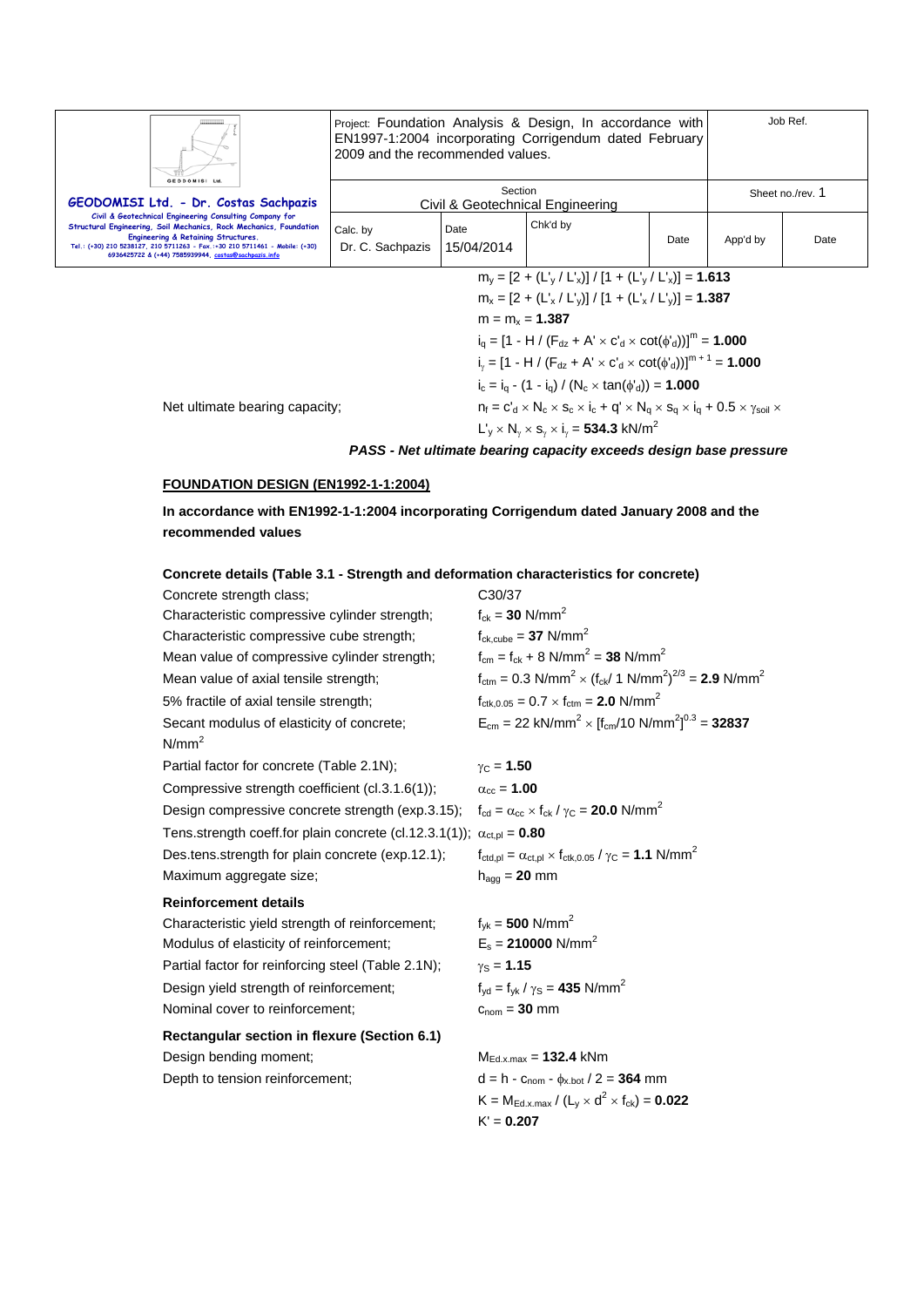

Project: Foundation Analysis & Design, In accordance with EN1997-1:2004 incorporating Corrigendum dated February 2009 and the recommended values.

Job Ref.

| GEODOMISI Ltd.<br>GEODOMISI Ltd. - Dr. Costas Sachpazis                                                                                                                                                                                                                                                     |                              | Section            | Civil & Geotechnical Engineering |      |          | Sheet no./rev. 1 |
|-------------------------------------------------------------------------------------------------------------------------------------------------------------------------------------------------------------------------------------------------------------------------------------------------------------|------------------------------|--------------------|----------------------------------|------|----------|------------------|
| Civil & Geotechnical Engineering Consulting Company for<br>Structural Engineering, Soil Mechanics, Rock Mechanics, Foundation<br>Engineering & Retaining Structures.<br>Tel.: (+30) 210 5238127, 210 5711263 - Fax.:+30 210 5711461 - Mobile: (+30)<br>6936425722 & (+44) 7585939944, costas@sachpazis.info | Calc. by<br>Dr. C. Sachpazis | Date<br>15/04/2014 | Chk'd by                         | Date | App'd by | Date             |

*K' > K - No compression reinforcement is required*  Lever arm;  $z = min((d / 2) \times [1 + (1 - 3.53 \times K)^{0.5}], 0.95 \times d) =$ **346** mm Depth of neutral axis;  $x = 2.5 \times (d - z) = 45$  mm Area of tension reinforcement required;  $A_{sx,bot,req} = M_{Ed.x,max} / (f_{yd} \times z) = 881$  mm<sup>2</sup> Tension reinforcement provided; 8 No.12 dia.bars bottom (225 c/c) Area of tension reinforcement provided;  $A_{sx. bot.prov} = 905$  mm<sup>2</sup> Minimum area of reinforcement (exp.9.1N);  $A_{s,min} = max(0.26 \times f_{ctm} / f_{yk}, 0.0013) \times L_y \times d = 822$  $mm<sup>2</sup>$ Maximum area of reinforcement (cl.9.2.1.1(3));  $A_{s,max} = 0.04 \times L_y \times d = 21840$  mm<sup>2</sup>

|  |  |  |  |  |  | PASS - Area of reinforcement provided is greater than area of reinforcement required |  |
|--|--|--|--|--|--|--------------------------------------------------------------------------------------|--|
|--|--|--|--|--|--|--------------------------------------------------------------------------------------|--|

| <b>Crack control (Section 7.3)</b>          |                                                                                                               |
|---------------------------------------------|---------------------------------------------------------------------------------------------------------------|
| Limiting crack width;                       | $W_{\text{max}} = 0.3$ mm                                                                                     |
| Variable load factor (EN1990 - Table A1.1); | $v_2 = 0.3$                                                                                                   |
| Serviceability bending moment;              | $M_{sls.x,max} = 64$ kNm                                                                                      |
| Tensile stress in reinforcement;            | $\sigma_s$ = M <sub>sls.x.max</sub> / (A <sub>sx.bot.prov</sub> $\times$ z) = <b>204.7</b> N/mm <sup>2</sup>  |
| Load duration factor;                       | $k_t = 0.4$                                                                                                   |
| Effective depth of concrete in tension;     | $h_{c,ef} = min(2.5 \times (h - d), (h - x) / 3, h / 2) = 90$ mm                                              |
| Effective area of concrete in tension;      | $A_{c.eff} = h_{c.ef} \times L_v = 135000$ mm <sup>2</sup>                                                    |
| Mean value of concrete tensile strength;    | $f_{\text{ct.eff}} = f_{\text{ctm}} = 2.9 \text{ N/mm}^2$                                                     |
| Reinforcement ratio:                        | $p_{p,eff} = A_{sx,bot,prov} / A_{c,eff} = 0.007$                                                             |
| Modular ratio:                              | $\alpha_e = E_s / E_{cm} = 6.395$                                                                             |
| Bond property coefficient;                  | $k_1 = 0.8$                                                                                                   |
| Strain distribution coefficient;            | $k_2 = 0.5$                                                                                                   |
|                                             | $k_3 = 3.4$                                                                                                   |
|                                             | $k_4 = 0.425$                                                                                                 |
| Maximum crack spacing (exp.7.11);           | $S_{r,max} = k_3 \times C_{nom} + k_1 \times k_2 \times k_4 \times \phi_{x,bot} / \rho_{p,eff} = 406$         |
| mm                                          |                                                                                                               |
| Maximum crack width (exp.7.8);              | $W_k = S_{r, max} \times max(\sigma_s - k_t \times (f_{ct, eff} / \rho_{p, eff}) \times (1 + \alpha_e \times$ |
|                                             | $\rho_{\text{p.eff}}$ )] / $E_{\text{s}}$ ,                                                                   |

*PASS - Maximum crack width is less than limiting crack width***Rectangular section in shear** 

 $0.6 \times \sigma_s / E_s$  = **0.238** mm

#### **(Section 6.2)**

| Design shear force;                            | $abs(V_{Ed.x,min}) = 165.2$ kN                                                                                                    |
|------------------------------------------------|-----------------------------------------------------------------------------------------------------------------------------------|
|                                                | $C_{\text{Rd.c}} = 0.18 / \gamma_C = 0.120$                                                                                       |
|                                                | $k = min(1 + \sqrt{200 \text{ mm}/ d})$ , 2) = 1.767                                                                              |
| Longitudinal reinforcement ratio;              | $p_1 = min(A_{sx,bot.prov} / (L_v \times d), 0.02) = 0.002$                                                                       |
|                                                | $v_{\text{min}} = 0.035 \text{ N}^{1/2}/\text{mm} \times \text{K}^{3/2} \times \text{f}_{\text{ck}}^{0.5} = 0.450 \text{ N/mm}^2$ |
| Design shear resistance (exp.6.2a & 6.2b);     | $V_{\text{Rd.c}} = \max(C_{\text{Rd.c}} \times k \times (100 \text{ N}^2/\text{mm}^4 \times \rho_1 \times f_{\text{ck}})^{1/3},$  |
| $v_{min}$ ) $\times$ L <sub>v</sub> $\times$ d |                                                                                                                                   |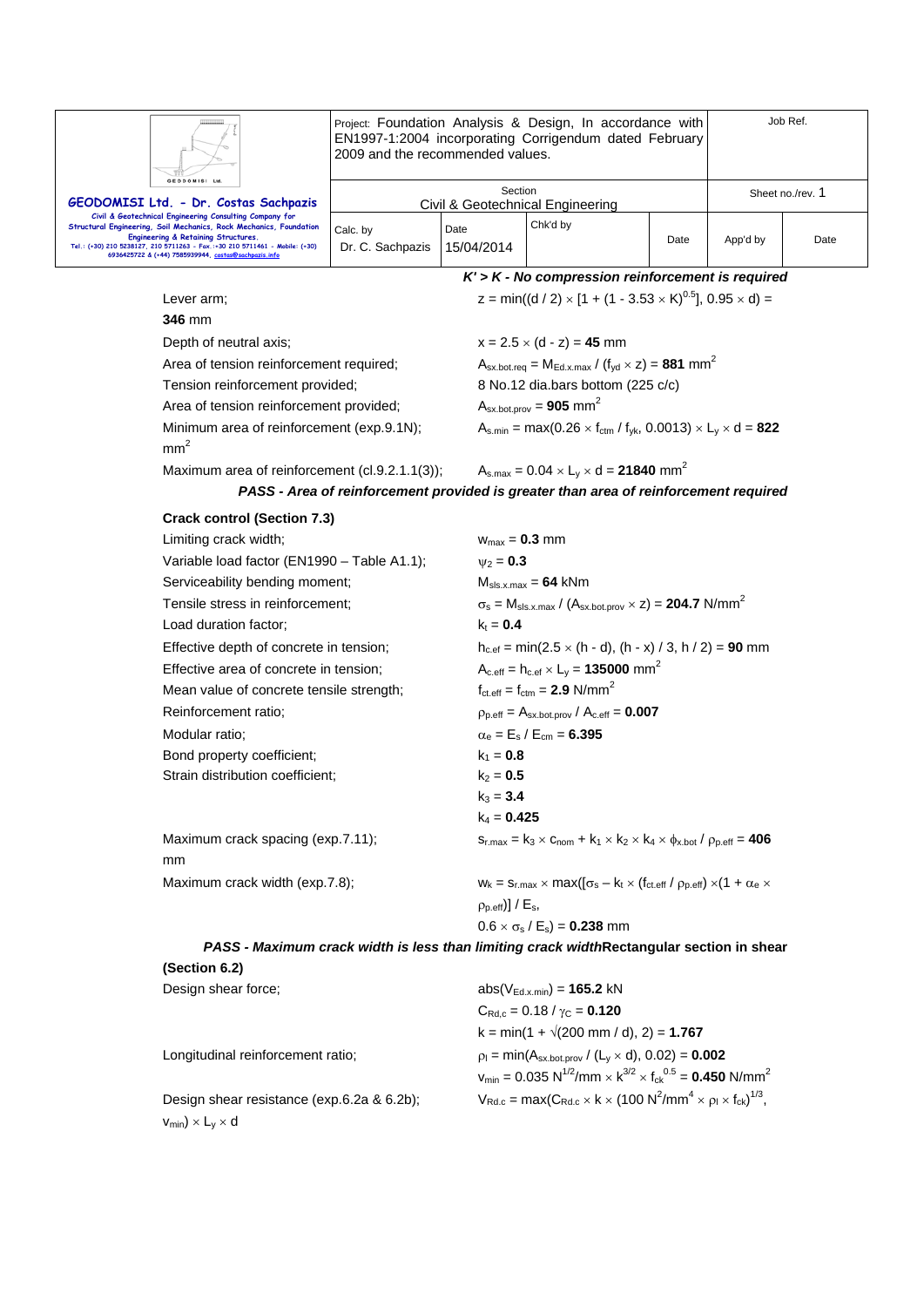| н.                                                                                                                                                                                                                                                                                                          | Project: Foundation Analysis & Design, In accordance with<br>EN1997-1:2004 incorporating Corrigendum dated February<br>2009 and the recommended values. |                    |          |      | Job Ref.         |      |
|-------------------------------------------------------------------------------------------------------------------------------------------------------------------------------------------------------------------------------------------------------------------------------------------------------------|---------------------------------------------------------------------------------------------------------------------------------------------------------|--------------------|----------|------|------------------|------|
| GEODOMISI Ltd.<br>GEODOMISI Ltd. - Dr. Costas Sachpazis                                                                                                                                                                                                                                                     | Section<br>Civil & Geotechnical Engineering                                                                                                             |                    |          |      | Sheet no./rev. 1 |      |
| Civil & Geotechnical Engineering Consulting Company for<br>Structural Engineering, Soil Mechanics, Rock Mechanics, Foundation<br>Engineering & Retaining Structures.<br>Tel.: (+30) 210 5238127, 210 5711263 - Fax.:+30 210 5711461 - Mobile: (+30)<br>6936425722 & (+44) 7585939944, costas@sachpazis.info | Calc. by<br>Dr. C. Sachpazis                                                                                                                            | Date<br>15/04/2014 | Chk'd by | Date | App'd by         | Date |

 $V_{Rd.c} = 229.6$  kN

#### *PASS - Design shear resistance exceeds design shear force*

## **Rectangular section in flexure (Section 6.1)**  Design bending moment; M<sub>Ed.y.max</sub> = 62.1 kNm Depth to tension reinforcement;  $d = h - c_{\text{nom}} - \phi_{x, \text{bot}} - \phi_{y, \text{bot}} / 2 = 352 \text{ mm}$  $K = M_{Ed.v.max} / (L_x \times d^2 \times f_{ck}) = 0.007$  K' = **0.207** *K' > K - No compression reinforcement is required*  Lever arm;  $z = min((d/2) \times [1 + (1 - 3.53 \times K)^{0.5}], 0.95 \times d) =$ **334** mm Depth of neutral axis;  $x = 2.5 \times (d - z) = 44$  mm Area of tension reinforcement required;  $A_{sy.bot,req} = M_{Ed,y.max} / (f_{yd} \times z) = 427 mm<sup>2</sup>$ Tension reinforcement provided; 12 No.12 dia.bars bottom (225 c/c) Area of tension reinforcement provided;  $A_{sy.bot,prov} = 1357$  mm<sup>2</sup> Minimum area of reinforcement (exp.9.1N);  $A_{s,min} = max(0.26 \times f_{ctrm} / f_{yk}, 0.0013) \times L_x \times d = 1325$  $mm<sup>2</sup>$

Maximum area of reinforcement (cl.9.2.1.1(3));  $A_{s,max} = 0.04 \times L_x \times d = 35200$  mm<sup>2</sup>

*PASS - Area of reinforcement provided is greater than area of reinforcement required* 

#### **Crack control (Section 7.3)**

| Limiting crack width;                       | $w_{max} = 0.3$ mm                                                                                                                      |
|---------------------------------------------|-----------------------------------------------------------------------------------------------------------------------------------------|
| Variable load factor (EN1990 - Table A1.1); | $\nu_2 = 0.3$                                                                                                                           |
| Serviceability bending moment;              | $M_{\text{sls.y.max}} = 29.9 \text{ kNm}$                                                                                               |
| Tensile stress in reinforcement;            | $\sigma_s$ = M <sub>sls.y.max</sub> / (A <sub>sy.bot.prov</sub> $\times$ z) = 66 N/mm <sup>2</sup>                                      |
| Load duration factor;                       | $k_t = 0.4$                                                                                                                             |
| Effective depth of concrete in tension;     | $h_{c,ef} = min(2.5 \times (h - d), (h - x) / 3, h / 2) = 119$ mm                                                                       |
| Effective area of concrete in tension;      | $A_{c,eff} = h_{c,ef} \times L_x = 296667$ mm <sup>2</sup>                                                                              |
| Mean value of concrete tensile strength;    | $f_{\text{ct.eff}} = f_{\text{ctm}} = 2.9 \text{ N/mm}^2$                                                                               |
| Reinforcement ratio;                        | $\rho_{p.eff} = A_{sy.bot,prov} / A_{c.eff} = 0.005$                                                                                    |
| Modular ratio:                              | $\alpha_e = E_s / E_{cm} = 6.395$                                                                                                       |
| Bond property coefficient;                  | $k_1 = 0.8$                                                                                                                             |
| Strain distribution coefficient;            | $k_2 = 0.5$                                                                                                                             |
|                                             | $k_3 = 3.4$                                                                                                                             |
|                                             | $k_4 = 0.425$                                                                                                                           |
| Maximum crack spacing (exp.7.11);           | $S_{r, max} = k_3 \times (C_{nom} + \phi_{x, bot}) + k_1 \times k_2 \times k_4 \times \phi_{y, bot} / \rho_{p,eff}$                     |
| $= 589$ mm                                  |                                                                                                                                         |
| Maximum crack width (exp.7.8);              | $w_k = s_{r,\text{max}} \times \text{max}([\sigma_s - k_t \times (f_{\text{ct.eff}} / \rho_{p,\text{eff}}) \times (1 + \alpha_e \times$ |
|                                             | $(\rho_{p.eff})$ ] / $E_s$ ,                                                                                                            |
|                                             | $0.6 \times \sigma_s / E_s$ = 0.111 mm                                                                                                  |
|                                             |                                                                                                                                         |

*PASS - Maximum crack width is less than limiting crack width***Rectangular section in shear (Section 6.2)**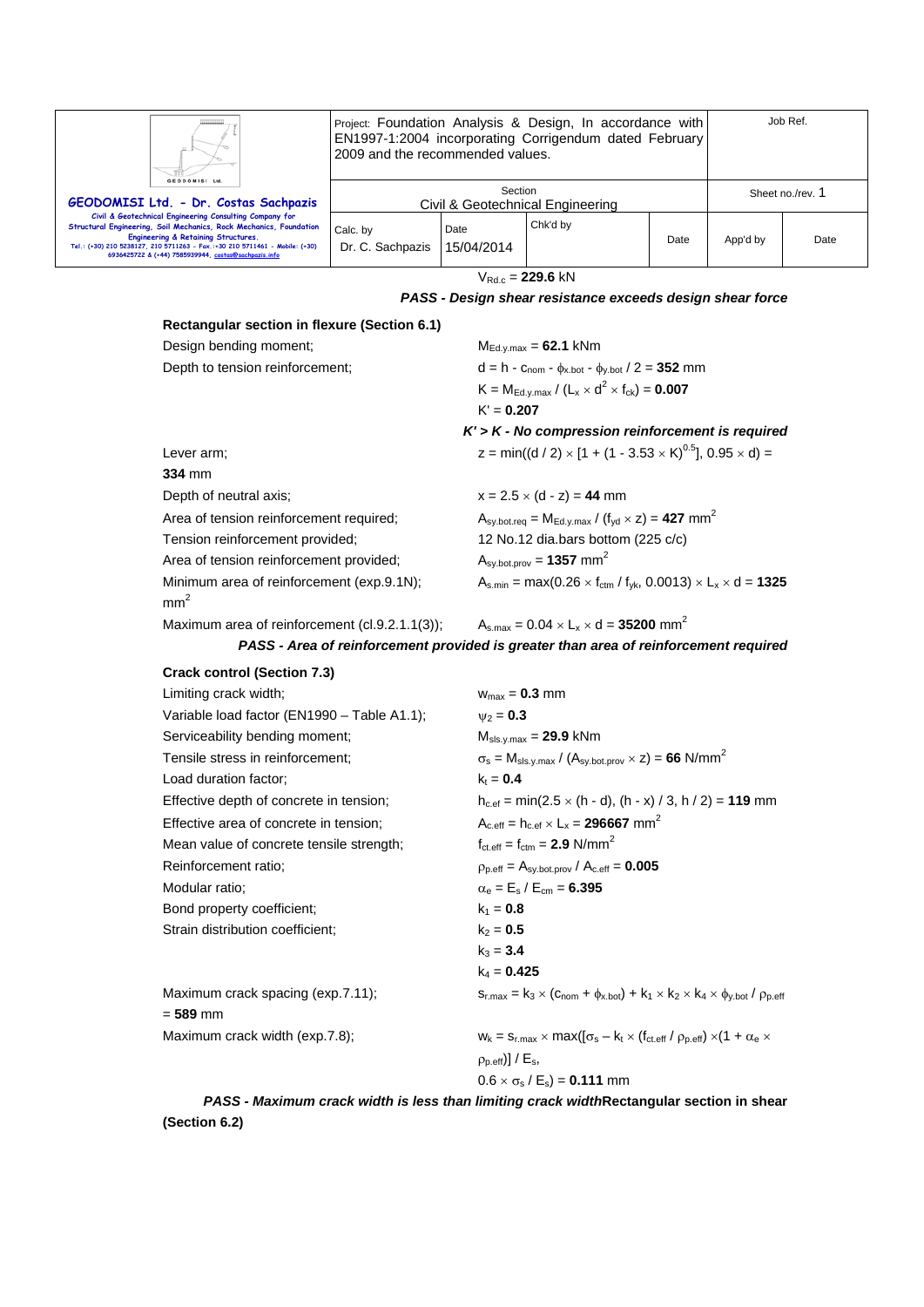|                                                                                                                                                                                                                                                                                                             | Project: Foundation Analysis & Design, In accordance with<br>EN1997-1:2004 incorporating Corrigendum dated February<br>2009 and the recommended values. |                    |                                                                                                                                                                                                   |      | Job Ref.         |      |  |  |
|-------------------------------------------------------------------------------------------------------------------------------------------------------------------------------------------------------------------------------------------------------------------------------------------------------------|---------------------------------------------------------------------------------------------------------------------------------------------------------|--------------------|---------------------------------------------------------------------------------------------------------------------------------------------------------------------------------------------------|------|------------------|------|--|--|
| GEODOMISI Ltd<br>GEODOMISI Ltd. - Dr. Costas Sachpazis                                                                                                                                                                                                                                                      | Section<br><b>Civil &amp; Geotechnical Engineering</b>                                                                                                  |                    |                                                                                                                                                                                                   |      | Sheet no./rev. 1 |      |  |  |
| Civil & Geotechnical Engineering Consulting Company for<br>Structural Engineering, Soil Mechanics, Rock Mechanics, Foundation<br>Engineering & Retaining Structures.<br>Tel.: (+30) 210 5238127, 210 5711263 - Fax.:+30 210 5711461 - Mobile: (+30)<br>6936425722 & (+44) 7585939944, costas@sachpazis.info | Calc. by<br>Dr. C. Sachpazis                                                                                                                            | Date<br>15/04/2014 | Chk'd by                                                                                                                                                                                          | Date | App'd by         | Date |  |  |
| Design shear force:                                                                                                                                                                                                                                                                                         | $V_{Ed.y.max} = 88$ kN                                                                                                                                  |                    |                                                                                                                                                                                                   |      |                  |      |  |  |
|                                                                                                                                                                                                                                                                                                             |                                                                                                                                                         |                    | $C_{\text{Rd},c} = 0.18 / \gamma_C = 0.120$                                                                                                                                                       |      |                  |      |  |  |
|                                                                                                                                                                                                                                                                                                             |                                                                                                                                                         |                    | $k = min(1 + \sqrt{200 \text{ mm}/ d})$ , 2) = 1.745                                                                                                                                              |      |                  |      |  |  |
| Longitudinal reinforcement ratio;                                                                                                                                                                                                                                                                           |                                                                                                                                                         |                    | $p_1 = min(A_{sy, bot,prov}/(L_x \times d), 0.02) = 0.002$<br>$v_{\text{min}} = 0.035 \text{ N}^{1/2}/\text{mm} \times \text{ k}^{3/2} \times \text{ f}_{\text{ck}}^{0.5} = 0.442 \text{ N/mm}^2$ |      |                  |      |  |  |
| Design shear resistance (exp.6.2a & 6.2b);<br>$V_{min}$ ) $\times$ L <sub>x</sub> $\times$ d                                                                                                                                                                                                                |                                                                                                                                                         |                    | $V_{\text{Rd.c}} = \max(C_{\text{Rd.c}} \times k \times (100 \text{ N}^2/\text{mm}^4 \times \rho_l \times f_{\text{ck}})^{1/3},$                                                                  |      |                  |      |  |  |
|                                                                                                                                                                                                                                                                                                             | $V_{Rd.c} = 397.8$ kN                                                                                                                                   |                    |                                                                                                                                                                                                   |      |                  |      |  |  |
|                                                                                                                                                                                                                                                                                                             |                                                                                                                                                         |                    | PASS - Design shear resistance exceeds design shear force                                                                                                                                         |      |                  |      |  |  |
| <b>Punching shear (Section 6.4)</b>                                                                                                                                                                                                                                                                         |                                                                                                                                                         |                    |                                                                                                                                                                                                   |      |                  |      |  |  |
| Strength reduction factor (exp 6.6N);                                                                                                                                                                                                                                                                       |                                                                                                                                                         |                    | $v = 0.6 \times [1 - f_{ck} / 250 \text{ N/mm}^2] = 0.528$                                                                                                                                        |      |                  |      |  |  |
| Average depth to reinforcement;                                                                                                                                                                                                                                                                             |                                                                                                                                                         |                    | $d = 358$ mm                                                                                                                                                                                      |      |                  |      |  |  |
| Maximum punching shear resistance (cl.6.4.5(3));                                                                                                                                                                                                                                                            |                                                                                                                                                         |                    | $v_{\text{Rd,max}} = 0.5 \times v \times f_{\text{cd}} = 5.280 \text{ N/mm}^2$                                                                                                                    |      |                  |      |  |  |
|                                                                                                                                                                                                                                                                                                             |                                                                                                                                                         |                    | $k = min(1 + \sqrt{200 \text{ mm}/ d})$ , 2) = 1.747                                                                                                                                              |      |                  |      |  |  |
| Longitudinal reinforcement ratio (cl.6.4.4(1));                                                                                                                                                                                                                                                             |                                                                                                                                                         |                    | $p_{1x} = A_{sx.bot,prov} / (L_y \times d) = 0.002$                                                                                                                                               |      |                  |      |  |  |
|                                                                                                                                                                                                                                                                                                             |                                                                                                                                                         |                    | $p_{iy} = A_{sy.bot,prov} / (L_x \times d) = 0.002$                                                                                                                                               |      |                  |      |  |  |
|                                                                                                                                                                                                                                                                                                             |                                                                                                                                                         |                    | $p_1 = min(\sqrt{(p_{1x} \times p_{1y})}, 0.02) = 0.002$                                                                                                                                          |      |                  |      |  |  |
|                                                                                                                                                                                                                                                                                                             |                                                                                                                                                         |                    | $v_{min} = 0.035 \text{ N}^{1/2}/\text{mm} \times \text{k}^{3/2} \times \text{f}_{\text{ck}}^{0.5} = 0.443 \text{ N/mm}^2$                                                                        |      |                  |      |  |  |
| Design punching shear resistance (exp.6.47);<br>$v_{min}$ ) = 0.443 N/mm <sup>2</sup>                                                                                                                                                                                                                       |                                                                                                                                                         |                    | $v_{\text{Rd.c}} = \max(C_{\text{Rd.c}} \times k \times (100 \text{ N}^2/\text{mm}^4 \times \rho_1 \times f_{\text{ck}})^{1/3},$                                                                  |      |                  |      |  |  |
| Column No.1 - Punching shear perimeter at column face                                                                                                                                                                                                                                                       |                                                                                                                                                         |                    |                                                                                                                                                                                                   |      |                  |      |  |  |
| Punching shear perimeter;                                                                                                                                                                                                                                                                                   |                                                                                                                                                         |                    | $u_0 = 1200$ mm                                                                                                                                                                                   |      |                  |      |  |  |
| Area within punching shear perimeter;                                                                                                                                                                                                                                                                       |                                                                                                                                                         |                    | $A_0 = 0.090$ m <sup>2</sup>                                                                                                                                                                      |      |                  |      |  |  |
| Maximum punching shear force;                                                                                                                                                                                                                                                                               |                                                                                                                                                         |                    | $V_{\text{Ed.max}} = 504.4 \text{ kN}$                                                                                                                                                            |      |                  |      |  |  |
| Punching shear stress factor (fig 6.21N);                                                                                                                                                                                                                                                                   |                                                                                                                                                         |                    | $\beta = 1.500$                                                                                                                                                                                   |      |                  |      |  |  |
| Maximum punching shear stress (exp 6.38);<br>$V_{\rm Ed,max} = \beta \times V_{\rm Ed,max} / (u_0 \times d) = 1.761$ N/mm <sup>2</sup>                                                                                                                                                                      |                                                                                                                                                         |                    |                                                                                                                                                                                                   |      |                  |      |  |  |
|                                                                                                                                                                                                                                                                                                             |                                                                                                                                                         |                    | PASS - Maximum punching shear resistance exceeds maximum punching shear stress                                                                                                                    |      |                  |      |  |  |
| Column No.1 - Punching shear perimeter at 2d from column face                                                                                                                                                                                                                                               |                                                                                                                                                         |                    |                                                                                                                                                                                                   |      |                  |      |  |  |
| Punching shear perimeter;                                                                                                                                                                                                                                                                                   |                                                                                                                                                         | $u_2 = 3446$ mm    |                                                                                                                                                                                                   |      |                  |      |  |  |
| Area within punching shear perimeter;                                                                                                                                                                                                                                                                       |                                                                                                                                                         |                    | $A_2 = 2.367$ m <sup>2</sup>                                                                                                                                                                      |      |                  |      |  |  |
| Design punching shear force;<br>Punching shear stress factor (fig 6.21N);                                                                                                                                                                                                                                   |                                                                                                                                                         |                    | $V_{Ed.2} = 172.1$ kN                                                                                                                                                                             |      |                  |      |  |  |
|                                                                                                                                                                                                                                                                                                             |                                                                                                                                                         |                    | $\beta = 1.500$                                                                                                                                                                                   |      |                  |      |  |  |
| Design punching shear stress (exp 6.38);                                                                                                                                                                                                                                                                    |                                                                                                                                                         |                    | $v_{\text{Ed.2}} = \beta \times V_{\text{Ed.2}} / (u_2 \times d) = 0.209 \text{ N/mm}^2$                                                                                                          |      |                  |      |  |  |

*PASS - Design punching shear resistance exceeds design punching shear stress*